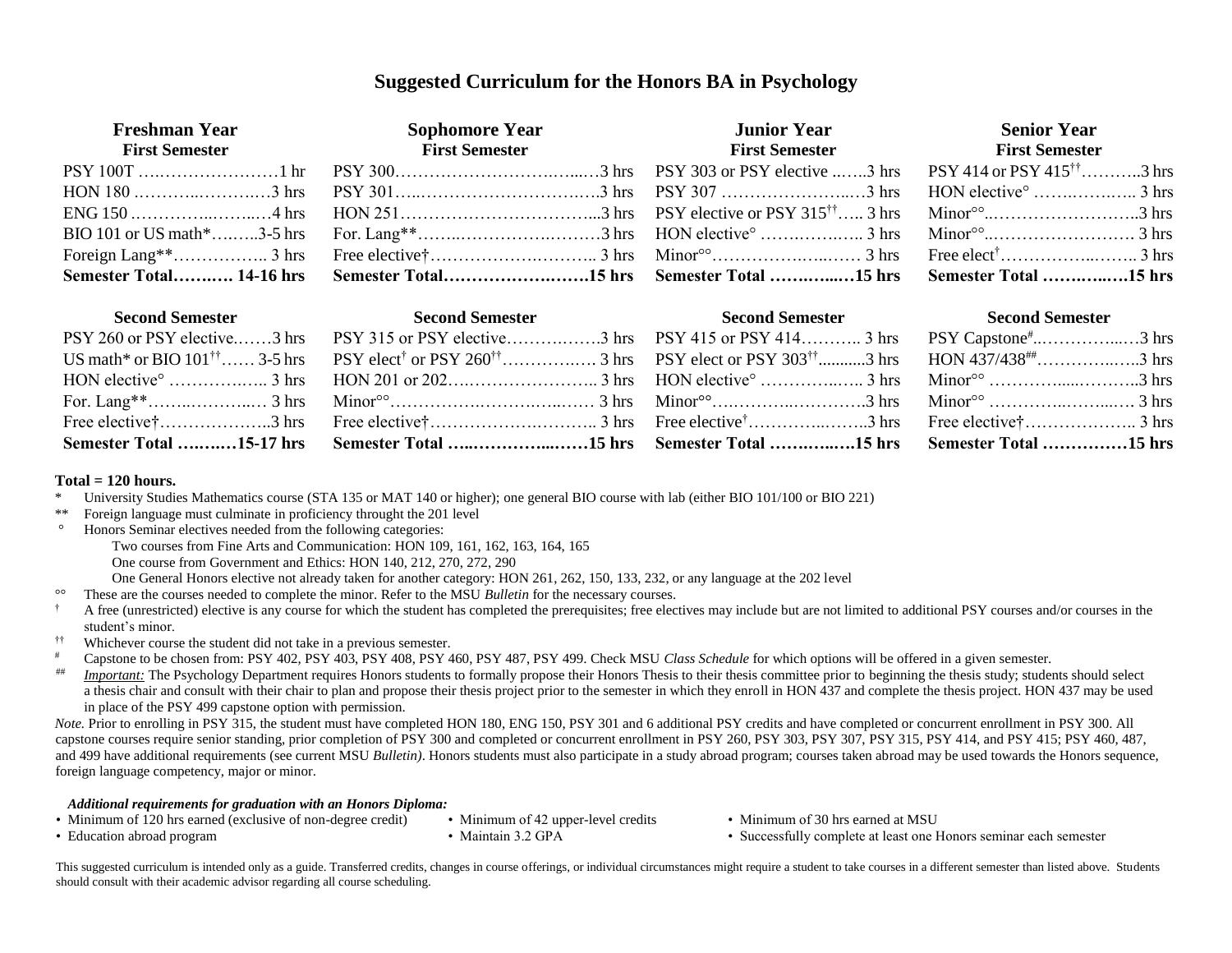# **Suggested Curriculum for the Honors BA in Psychology/Applied Behavior Analysis track**

| <b>Freshman Year</b>  | <b>Sophomore Year</b>                                                                       | <b>Junior Year</b>    | <b>Senior Year</b>    |
|-----------------------|---------------------------------------------------------------------------------------------|-----------------------|-----------------------|
| <b>First Semester</b> | <b>First Semester</b>                                                                       | <b>First Semester</b> | <b>First Semester</b> |
|                       |                                                                                             |                       |                       |
|                       |                                                                                             |                       |                       |
|                       |                                                                                             |                       |                       |
|                       |                                                                                             |                       |                       |
|                       |                                                                                             |                       |                       |
|                       | Semester Total 14-16 hrs Semester Total15 hrs Semester Total  15 hrs Semester Total  15 hrs |                       |                       |

| <b>Second Semester</b> Second Semester | <b>Second Semester</b> Second Semester                                                     | <b>Second Semester</b> | <b>Second Semester</b> |
|----------------------------------------|--------------------------------------------------------------------------------------------|------------------------|------------------------|
|                                        |                                                                                            |                        |                        |
|                                        |                                                                                            |                        |                        |
|                                        |                                                                                            |                        |                        |
|                                        |                                                                                            |                        |                        |
|                                        |                                                                                            |                        |                        |
|                                        | Semester Total 15-17 hrs Semester Total 15 hrs Semester Total 15 hrs Semester Total 15 hrs |                        |                        |

### **Total = 120 hours.**

\* University Studies Mathematics course (STA 135 or MAT 140 or higher); one general BIO course with lab (either BIO 101/100 or BIO 221)<br>\*\* Foreign language must culminate in proficiency through the 201 level

Foreign language must culminate in proficiency through the 201 level

° Honors Seminar electives needed from the following categories:

Two courses from Fine Arts and Communication: HON 109, 161, 162, 163, 164, 165

One course from Government and Ethics: HON 140, 212, 270, 272, 290

One General Honors elective not already taken for another category: HON 261, 262, 150, 133, 232, or any language at the 202 level

°° These are the courses needed to complete the minor. Refer to the MSU *Bulletin* for the necessary courses.

<sup>+</sup> Courses required for the ABA track: PSY 331, 332, 333, 334, 335. *Note:* PSY 334 and PSY 335 require PSY 331 or 332 or 333 as pre-/co-requisite.

† A free (unrestricted) elective is any course for which the student has completed the prerequisites; free electives may include but are not limited to additional PSY courses and/or courses in the student's minor.

†† Whichever course the student did not take in a previous semester.

<sup>#</sup> Capstone to be chosen from: PSY 402, PSY 403, PSY 408, PSY 460, PSY 487, PSY 499. Check MSU *Class Schedule* for which options will be offered in a given semester.<br><sup>##</sup> *Important:* The Psychology Department requires H

*Important:* The Psychology Department requires Honors students to formally propose their Honors Thesis to their thesis committee prior to beginning the thesis study; students should select a thesis chair and consult with their chair to plan and propose their thesis project prior to the semester in which they enroll in HON 437 and complete the thesis project. HON 437 may be used in place of the PSY 499 capstone option with permission.

*Note.* Prior to enrolling in PSY 315, the student must have completed HON 180, ENG 150, PSY 301 and 6 additional PSY credits and have completed or concurrent enrollment in PSY 300. All capstone courses require senior standing, prior completion of PSY 300 and completed or concurrent enrollment in PSY 260, PSY 303, PSY 307, PSY 315, PSY 414, and PSY 415; PSY 460, 487, and 499 have additional requirements (see current MSU *Bulletin)*. Honors students must also participate in a study abroad program; courses taken abroad may be used towards the Honors sequence, foreign language competency, major or minor.

## *Additional requirements for graduation with an Honors Diploma:*

- Minimum of 120 hrs earned (exclusive of non-degree credit) Minimum of 42 upper-level credits Minimum of 30 hrs earned at MSU
- 
- 
- 

• Education abroad program • Maintain 3.2 GPA • Successfully complete at least one Honors seminar each semester

This suggested curriculum is intended only as a guide. Transferred credits, changes in course offerings, or individual circumstances might require a student to take courses in a different semester than listed above. Students should consult with their academic advisor regarding all course scheduling. .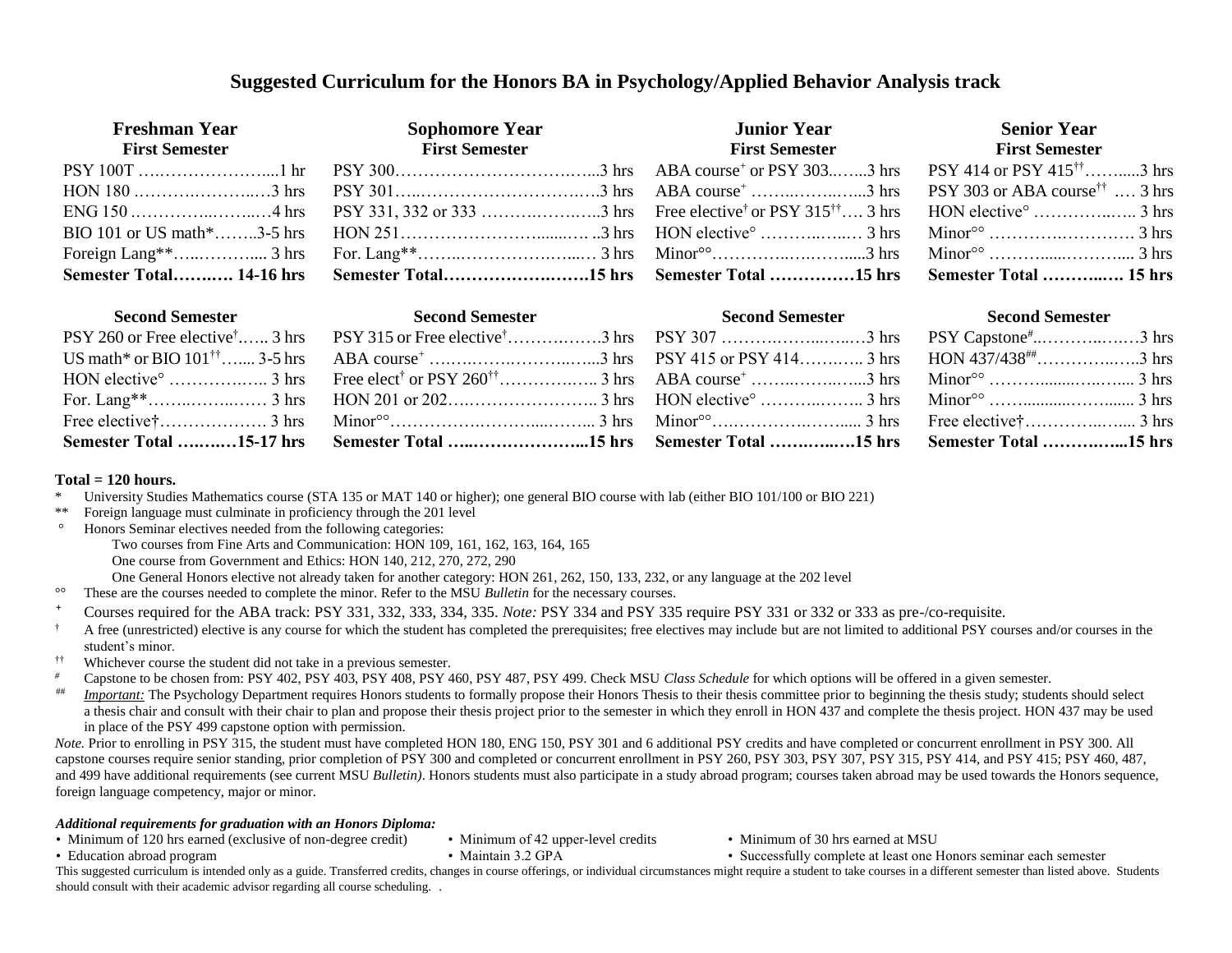# **Suggested Curriculum for the Honors BS in Psychology**

| <b>Freshman Year</b>  | <b>Sophomore Year</b>                                                                                                                                                            | <b>Junior Year</b>    | <b>Senior Year</b>    |
|-----------------------|----------------------------------------------------------------------------------------------------------------------------------------------------------------------------------|-----------------------|-----------------------|
| <b>First Semester</b> | <b>First Semester</b>                                                                                                                                                            | <b>First Semester</b> | <b>First Semester</b> |
|                       |                                                                                                                                                                                  |                       |                       |
|                       |                                                                                                                                                                                  |                       |                       |
|                       |                                                                                                                                                                                  |                       |                       |
|                       |                                                                                                                                                                                  |                       |                       |
|                       |                                                                                                                                                                                  |                       |                       |
|                       | Semester Total 14-16 hrs Semester Total15 hrs Semester Total metal incomparations 15 hrs Semester Total metal incomparations of the Semester Total metal incomparations of the S |                       |                       |

## **Second Semester Second Semester Second Semester Second Semester**

| Semester Total 15-17 hrs Semester Total 15-17 hrs Semester Total 15 hrs Semester Total 15 hrs |  |
|-----------------------------------------------------------------------------------------------|--|
|                                                                                               |  |
|                                                                                               |  |
|                                                                                               |  |
|                                                                                               |  |
|                                                                                               |  |
|                                                                                               |  |

## **Total = 120 hours.**

\* University Studies Mathematics course (STA 135 or MAT 140 or higher); one general BIO course with lab (either BIO 101/100 or BIO 221)

\*\* One additional University Studies math (STA 135 or MAT 140 or higher) or science course (with lab)<br>Proper Seminar electives needed from the following categories:

° Honors Seminar electives needed from the following categories:

Two courses from Fine Arts and Communication: HON 109, 161, 162, 163, 164, 165

One course from Government and Ethics: HON 140, 212, 270, 272, 290

One General Honors elective not already taken for another category (*except for* HON 261 and HON 262) or any language at the 102 level

<sup>°°</sup> These are the courses needed to complete the minor. Refer to the MSU *Bulletin* for the necessary courses.

† A free (unrestricted) elective is any course for which the student has completed the prerequisites; free electives may include but are not limited to additional PSY courses and/or courses in the student's minor.

†† Whichever course the student did not take in a previous semester.

<sup>#</sup> Capstone to be chosen from: PSY 402, PSY 403, PSY 408, PSY 460, PSY 487, PSY 499. Check MSU *Class Schedule* for which options will be offered in a given semester.<br># Important: The Psychology Department requires Honors

*Important:* The Psychology Department requires Honors students to formally propose their Honors Thesis to their thesis committee prior to beginning the thesis study; students should select a thesis chair and consult with their chair to plan and propose their thesis project prior to the semester in which they enroll in HON 437 and complete the thesis project. HON 437 may be used in place of the PSY 499 capstone option with permission.

*Note.* Prior to enrolling in PSY 315, the student must have completed HON 180, ENG 150, PSY 301 and 6 additional PSY credits and have completed or concurrent enrollment in PSY 300. All capstone courses require senior standing, prior completion of PSY 300 and completed or concurrent enrollment in PSY 260, PSY 303, PSY 307, PSY 315, PSY 414, and PSY 415; PSY 460, 487, and 499 have additional requirements (see current MSU *Bulletin*). Honors students must also participate in a study abroad program; courses taken abroad may be used towards the Honors sequence, foreign language competency, major or minor.

## *Additional requirements for graduation with an Honors Diploma:*

- Minimum of 120 hrs earned (exclusive of non-degree credit) Minimum of 42 upper-level credits Minimum of 30 hrs earned at MSU
	-
- 
- Education abroad program Maintain 3.2 GPA Successfully complete at least one Honors seminar each semester

This suggested curriculum is intended only as a guide. Transferred credits, changes in course offerings, or individual circumstances might require a student to take courses in a different semester than listed above. Studen should consult with their academic advisor regarding all course scheduling.